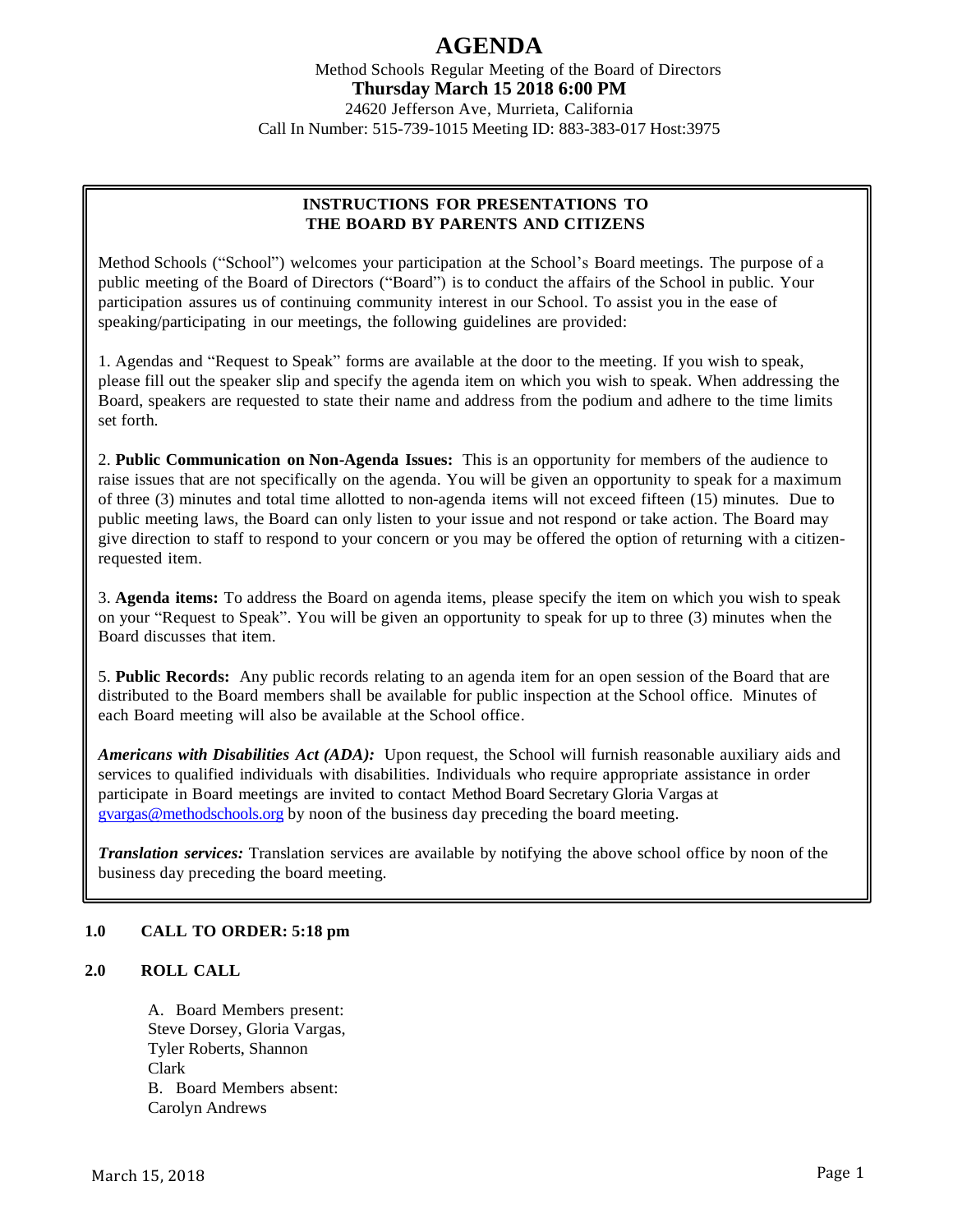Method Schools Regular Meeting of the Board of Directors **Thursday March 15 2018 6:00 PM**

24620 Jefferson Ave, Murrieta, California Call In Number: 515-739-1015 Meeting ID: 883-383-017 Host:3975

C. Staff: Jessica Spallino, Mark Holley

# **3.0 PUBLIC COMMUNICATION ON NON-AGENDA ITEMS**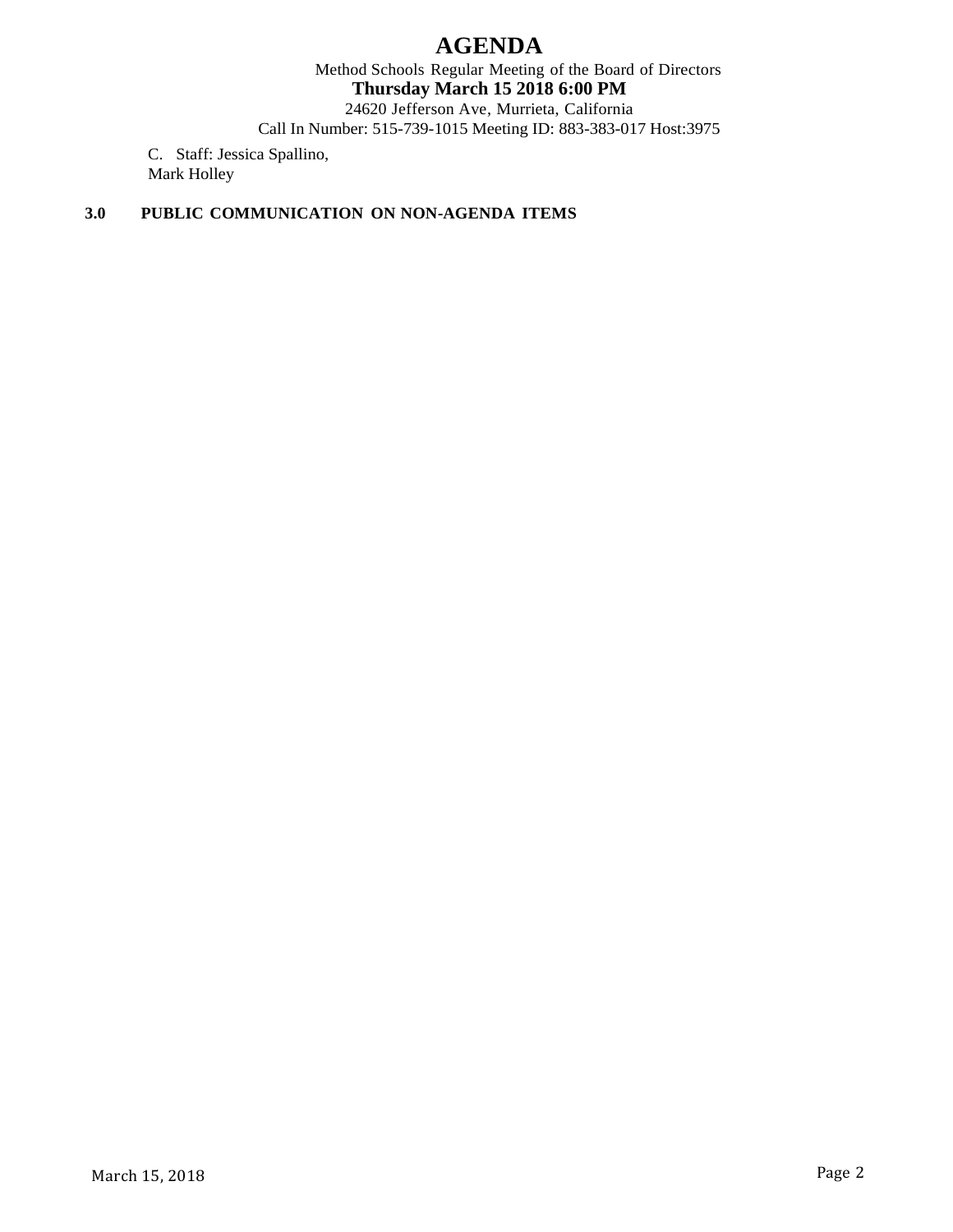Method Schools Regular Meeting of the Board of Directors **Thursday March 15 2018 6:00 PM**

24620 Jefferson Ave, Murrieta, California Call In Number: 515-739-1015 Meeting ID: 883-383-017 Host:3975

No individual presentation shall be for more than three (3) minutes and the total time for this purpose shall not exceed fifteen (15) minutes. Ordinarily, Board members will not respond to presentations and no action can be taken. However, the Board may give direction to staff following a presentation.

## **4.0 REPORTS**

**4.1** Marketing Update: Summer School enrollment up 344%, Beginning messaging for 18-19 school year with new model

- **4.2** Staffing Update: Currently hiring summer teacher and support staff, leadership staff growing
- **4.3** Product Update: All Summer courses will be complete by May 30 and K8 courses complete by July 30
- **4.4** Financial Report

#### **5.0 ANNOUNCE CLOSED SESSION ITEMS**

**6.0 PUBLIC COMMENT ON CLOSED SESSION ITEMS** General public comments on any closed session item that will be heard. The Board will limit comments to no more than 3 minutes.

## **7.0 ADJOURN TO CLOSED SESSION**

**8.0 OPEN SESSION**

#### **9.0 DISCLOSURE OF CLOSED SESSION ACTIONS**

#### **10.0 ACTION ITEMS**

**10.1** 2017-18 2<sup>nd</sup> Interim Reports (A) The Board will be asked to approved the 2017-18 2<sup>nd</sup> Interims Reports for Method School (#1617), Method Schools K-8 (#1697), Method Schools High School (#1698)

**Motion: Tyler Roberts**  Second: Shannon Clark Ayes: All Nays: 0

**10.2 Educator Effectiveness Expenditure Report (A)** The Board will be asked to approve the final Educator Effectiveness Expenditure Report for Method School (#1617)

## **Motion: Steve Dorsey**

Second: Shannon Ayes: All Nays: 0

**10.3 School Accountability Report Card (SARC) Report (A)** The Board will be asked to approve the proposed SARC Report from the 2016-17 school year for Method School (#1617) and Method Schools High School (#1697).

**Motion: Shannon Clark**

Second: Gloria Vargas Ayes: All Nays: 0